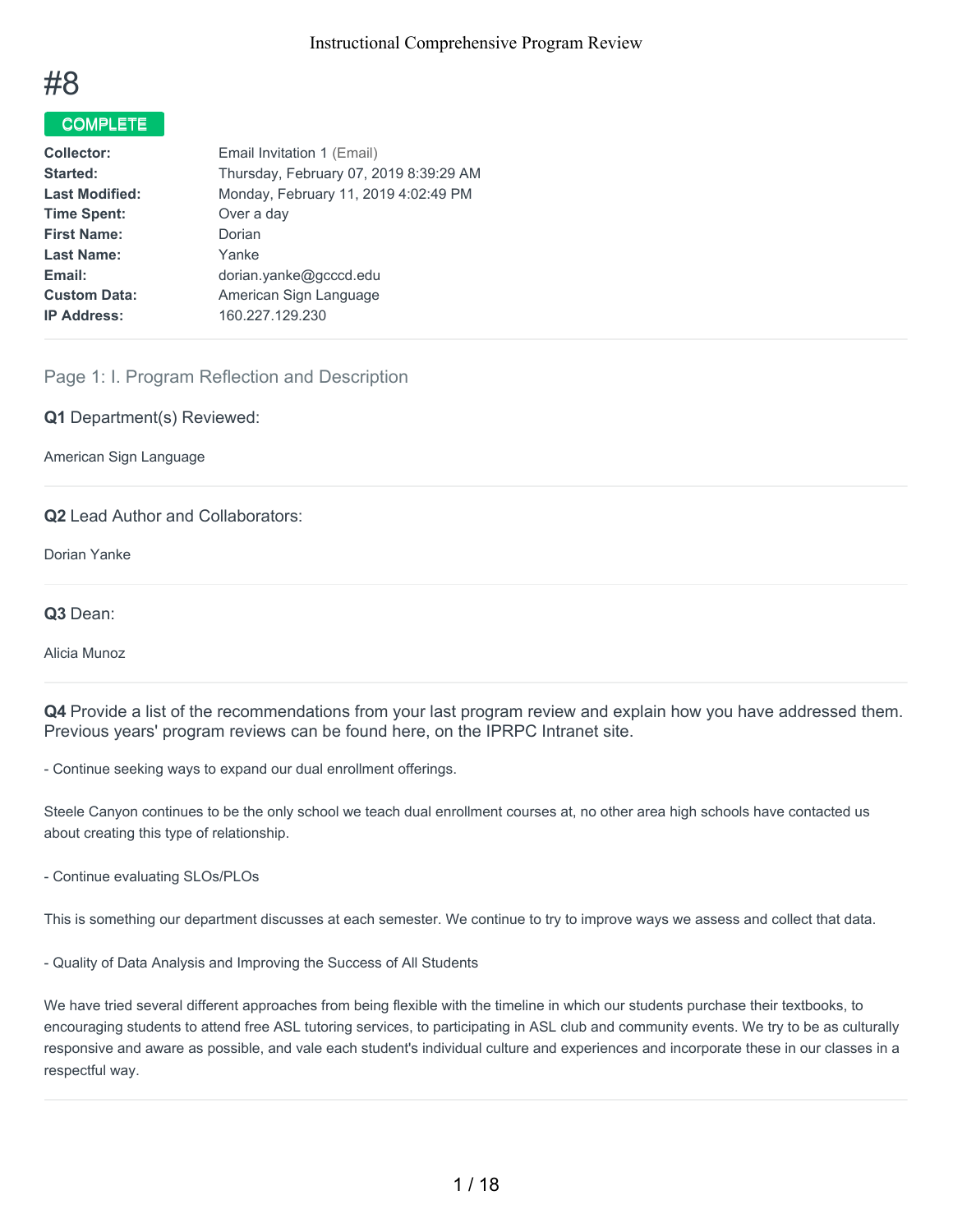**Q5** Provide a list of tenured/tenure track faculty and support staff in the program as of fall 2016.

Dorian Yanke

|  |  |  |  |  |  | Q6 Provide your program's mission statement. |
|--|--|--|--|--|--|----------------------------------------------|
|--|--|--|--|--|--|----------------------------------------------|

**Respondent skipped this question** 

## **Q7** Describe how your program supports the mission and goals of the College.

We recognize that there are so many different reasons why our students decide to sign up for ASL classes, and we feel that all of these reasons are important in all of these individual ways, whether that consists of wanting to learn ASL as a way to experience a successful and rewarding career working with deaf people or using ASL as a vehicle of some sort. Perhaps our students may have some curiosities in place about ASL or deaf people, and we do our best to try to satisfy the questions they may have, and lead them to a place where they may feel comfortable thinking about how they can use their ASL skills in more far reaching ways than initially expected. We expect our students to develop many other skills during the time they're engaged in our classes, to become good, conscientious, respectful, reliable and analytical people. We try to challenge our students so that they do not only become good signers that are culturally aware and respectful of deaf people, they also pick up many important skills along the way that will serve them in a variety of careers, such as a comfort with using basic items of technology or writing research papers/reports.

### **Q8** Provide the description of your program as it appears in the current college catalog, available here.

The Associate in Arts in American Sign Language is designed for students who want to acquire advanced expressive and receptive signing skills, as well as develop a greater awareness of the Deaf community and Deaf culture. The emphasis is on paraprofessional vocations and preparation for continued study in the subject. Upon completion, students may wish to transfer to an Interpreter Certification, American Sign Language, or Deaf Studies program or a four year university to continue their studies.

# Page 2: II. Program Degrees and Certificates

# **Q9** Degree/Certificate #1

We have conferred anywhere between fifteen and eight certificates each year in the last five years. We have only recently added an AA degree in ASL and many students have indicated their excitement and enthusiasm in being able to purse an AA degree in ASL.

Our program is articulated with CSU-Northridge. CSUN has a very large ASL, Deaf Studies and ASL Interpretation program and several of our students go on to transfer to CSUN every year.

Our degree program is constructed in such a way that students should not have any issues earning a certificate or degree in two years. The surge in classes being cancelled is a concern for us, though, and we must continue to make sure our students have every opportunity to earn a certificate or degree in that two year span.

| Q10 Degree/Certificate #2 | <b>Respondent skipped this question</b> |
|---------------------------|-----------------------------------------|
| Q11 Degree/Certificate #3 | Respondent skipped this question        |
| Q12 Degree/Certificate #4 | <b>Respondent skipped this question</b> |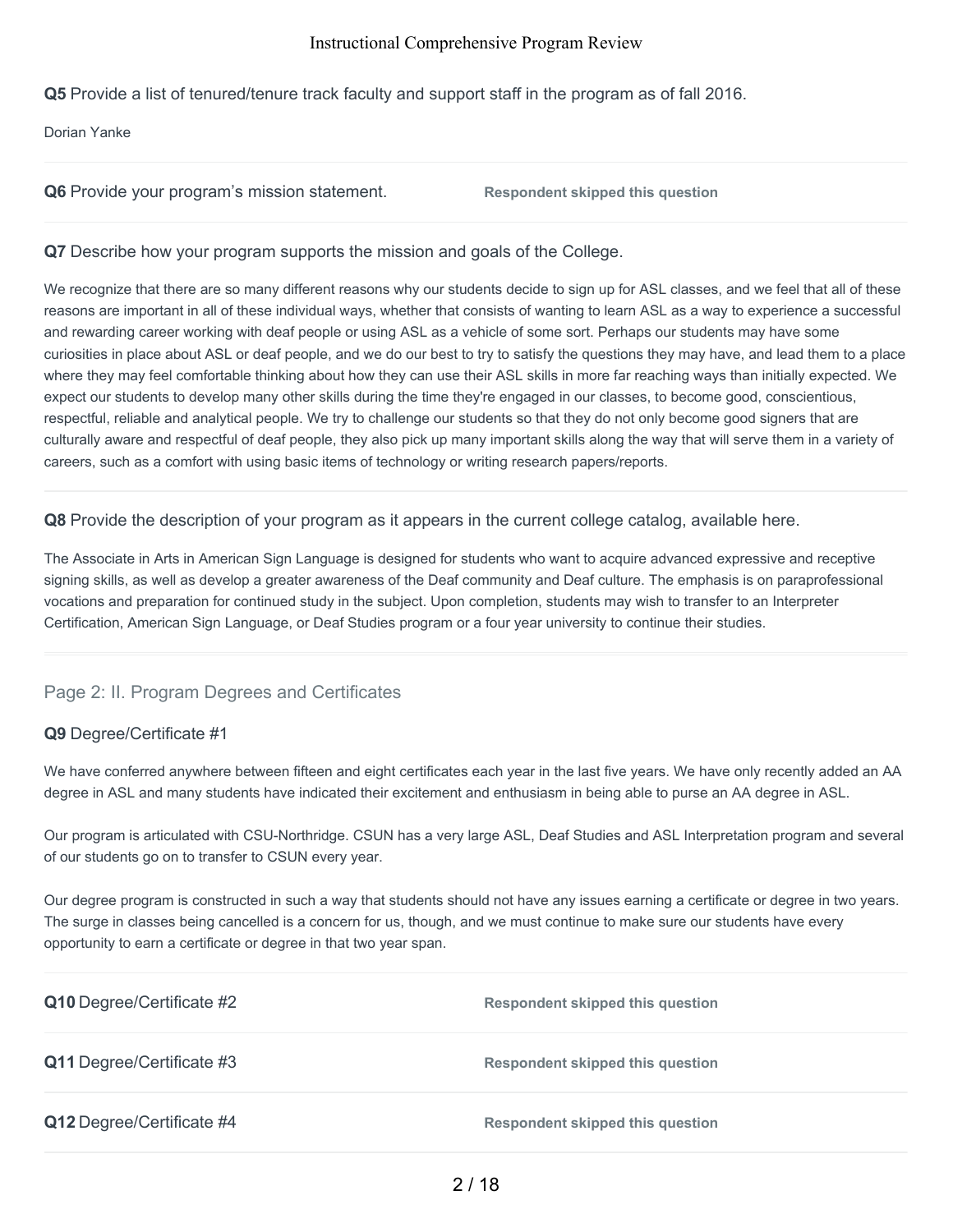**Q13** Please upload the awards data tables for your program. You can print that worksheet from the program review data report to PDF or copy and paste into a Word document the awards data table rows for your program from the college-wide program review data report, accessible here.

**ASL Awards Table.pdf(31.9KB)**

Page 3: III. Curriculum Review, Development and Assessment

**Q14** Access the Five Year Curriculum Review Cycle. Have all of your active course outlines been reviewed within the last five years? **Yes**

**Q15** Write a paragraph about any changes planned for the curriculum, both areas of revision and areas of development and growth.

The ASL Department has submitted updates for all of the courses that needed to be reviewed prior to the Spring semester of 2019, except for ASL 140 -- Introduction to Deaf Culture. This is largely a lecture oriented class and we would eventually like to offer the class online. At this time, we are trying to be conscientious about the cost of the required textbooks for all of our ASL courses. We have had a number of discussions with our instructors about ways we may be able to teach the majority of our classes without needing to require our students to purchase a \$100 textbook for the class.

**Yes**

**Q16** Do you have an assessment plan on file with SLOAC? If you have not already done so, you can submit your program's assessment plan to SLO Coordinator, Tania Jabour, at tania.jabour@gcccd.edu.

**Q17** Following that assessment plan, is your program's data up-to-date and complete in Nuventive/TracDat (including methods of assessment, results, dialogue/actions and follow-up)? If you are not sure, please contact Institutional Effectiveness Specialist, Erich Kevari, at erich.kevari@gcccd.edu to submit your assessment data. **No**

**Q18** What student learning-related successes and challenges have SLO results revealed for your department?Note: If SLO data are not offering useful feedback regarding student learning, and are not currently informing program improvements, please instead discuss the specific steps you plan to take to make learning outcomes and assessments more meaningful.

We meet with our instructors to discuss ways to assess our students in informative, meaningful and relevant ways. While the results/data may not always clearly indicate the same thing to all of our instructors, the steps we have taken to help our instructors improve the way they implement assessment processes and procedures and continue to make inroads towards improving the way we create and use assessment tools of all kinds are significant and continue to become stronger with each passing semester.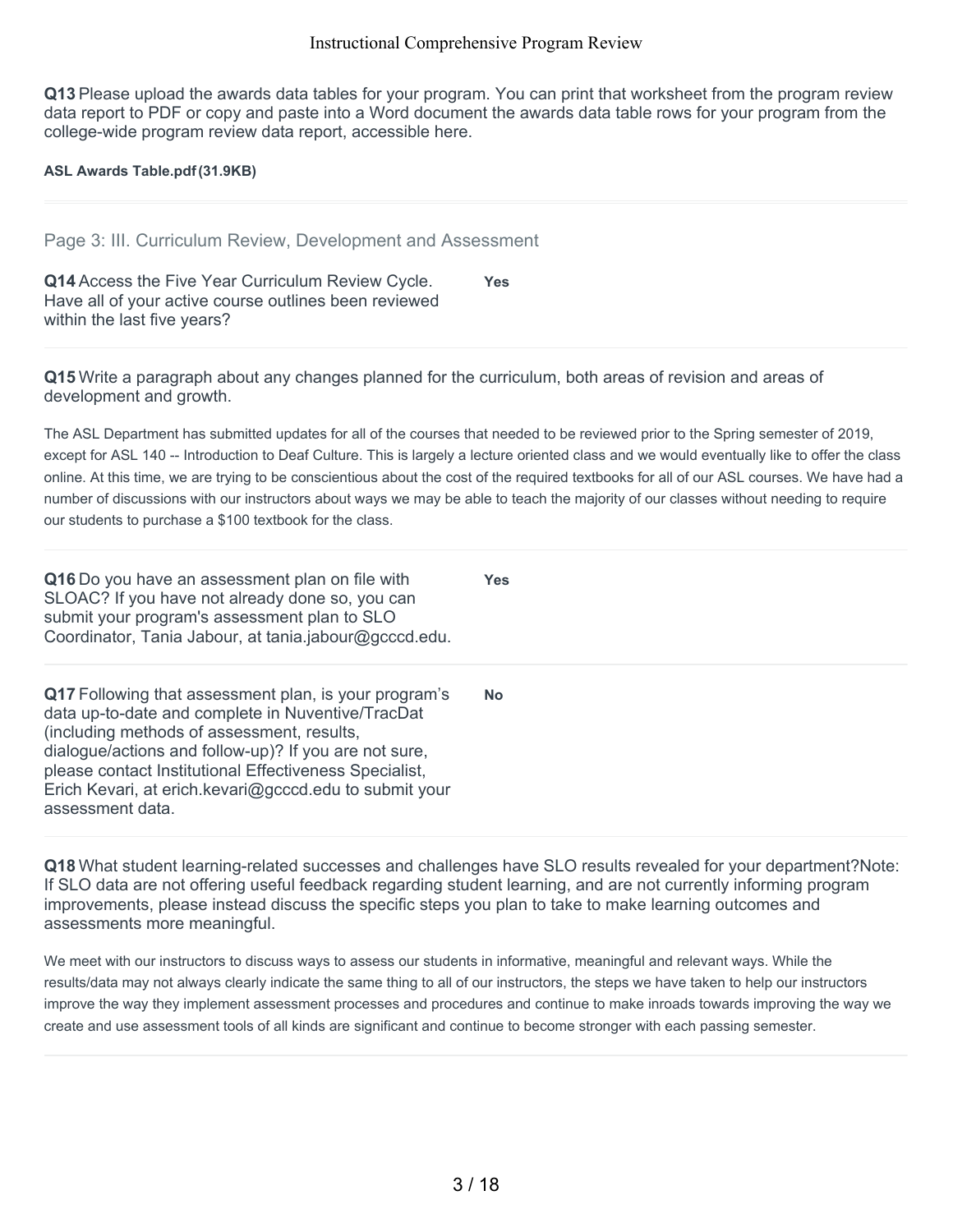**Q19** Do you have a PLO assessment plan on file with SLOAC? If you have not already done so, you can submit your program's assessment plan to SLO Coordinator, Tania Jabour, at tania.jabour@gcccd.edu.

**No**

**Q20** Please provide an analysis of your program learning outcomes (PLO) findings and what changes, if any were made as a result.

Our PLOs consist of ensuring each student exits each class with an appropriate amount of communicative proficiency, cultural awareness and connections to online resources, people in the community or colleges and/or programs that will allow them to continue growing their ASL skills and work with signers of all kinds in a competent or skilled way. These PLOs have not changed.

| Q21 Is this a CTE Program?                                                                                                                                                                                                                                                       | <b>No</b>                               |
|----------------------------------------------------------------------------------------------------------------------------------------------------------------------------------------------------------------------------------------------------------------------------------|-----------------------------------------|
| Page 4: CTE Programs Only                                                                                                                                                                                                                                                        |                                         |
| Q22 If a CTE program, provide a list of the committee<br>members of your Advisory Committee, the chair's name,<br>and the meeting schedule (e.g., twice yearly)                                                                                                                  | Respondent skipped this question        |
| Q23 Summarize the recommendations from the<br>Committee.                                                                                                                                                                                                                         | Respondent skipped this question        |
| Q24 Describe changes that have been made to the<br>program as a result of the committee's<br>recommendations                                                                                                                                                                     | <b>Respondent skipped this question</b> |
| Q25 If a CTE program, please discuss your labor market<br>information. You can access labor market information on<br>the CTE Launchboard, CTE Program Reports that have<br>been prepared for the Governing Board, or by contacting<br>the IESE Office at brianna.hays@gcccd.edu. | <b>Respondent skipped this question</b> |

# Page 5: IV. Program Data Analysis

**Q26** How has the program's student population changed over the past 5 years (e.g., student demographics, enrollment, etc.)? Note that you can access your program's data report and the college-wide data report here.

The number of students enrolled in our ASL courses has dropped by roughly 33% over the last five years. The majority of students enrolled in our classes continue to be composed of people identifying themselves as white, currently at 36%, down from 47% in 2014. The number of hispanic students enrolled, has risen to 43%, from 37% in 2014.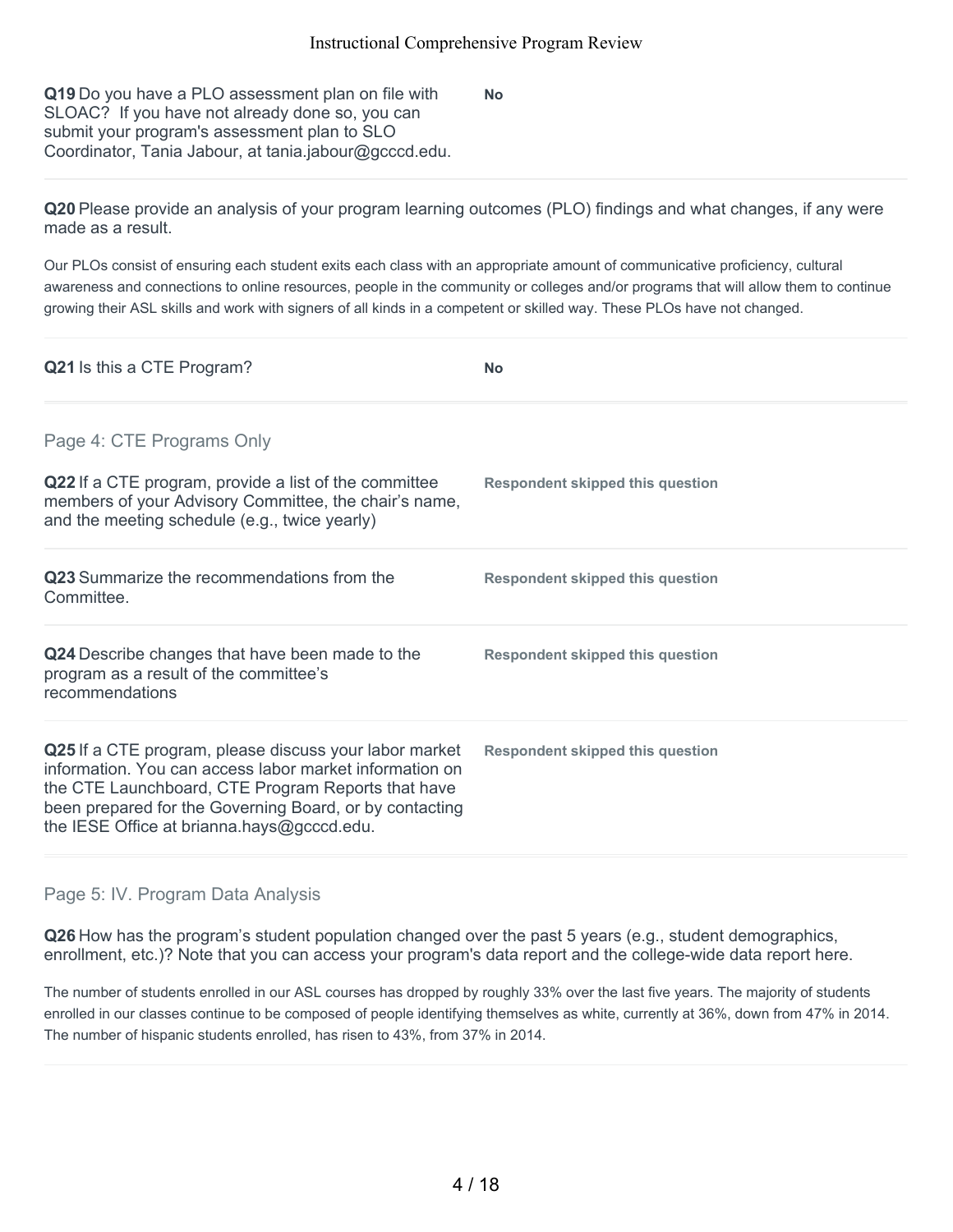**Q27** How does the program's student population differ from the College's overall student population, if at all? Note that you can access your program's data report and the college-wide data report here.

The college has not had as significant a drop in enrollment, nor has there been a significant shift in the number of people identifying themselves in specific racial or ethnic ways enrolled in the college over the last five years. The students enrolled in ASL courses are somewhat different in that regard, with there being a somewhat significant drop in the number of students taking ASL courses.

**Q28** What are the implications for ensuring the program is addressing the needs of its student population?

We are concerned about the drop in enrollment. We do not think that it's particularly attributable to any type of specific reason related to any particular racial or ethnic group. We are glad that the program appeals to hispanic students, though. There is a tremendous demand for trilingual signers fluent in ASL, English and Spanish and we hope that many of our signers with these skills are moving onward and helping meet this demand.

**Q29** If you would like to attach any charts or additional documentation (aside from the program review report prepared by the IESE Office), please upload it using the button below.

**Respondent skipped this question**

**Q30** How has the program's success rate across all courses changed over the past 5 years?

The success rate for our students enrolled in our ASL courses have remained mostly the same over the last five years, fluctuating by only a few percentage points across each course.

**Q31** The College has set a 2024 goal of reaching a 77% course success rate (students passing with a grade of A, B, C, or P out of those enrolled at census) for the College as a whole. Consider how your will program help the College reach its long-term goal of increasing the course success rate to 77%. Your program may have a program-specific goal for program-wide success rate that differs from the college goal, based on historical or contextual data/information. This is intended to provide a goal for improvement only; programs will not be penalized for not meeting the goal. What is your program's one-year (2019/20) goal for success rate across all courses in the program?

As of Spring of 2018, the ASL Department had a success rate of 76%. Aside from the introductory ASL 120 course which has a lower success rate that has ranged from 73% to 69% to the current 72% over the last five years, we feel good about how we try to support our students in all of these different ways that range from encouraging our students to seek out free ASL tutoring services to being involved in various ASL Department activities. Our instructors are continually reminded that our students face many challenges outside of attending the class and keeping up with the coursework in the best possible way and we make it a point to talk about ways we can encourage continued class participation and keep students engaged in the class and program. We will keep on doing this and we feel that reaching or even exceeding the 77% number consistently is feasible.

**Q32** Which specific groups (by gender and ethnicity) have success rates lower than that of the program overall?

African-American and Non-Hispanic students have had a wildly fluctuating success rate in our program, ranging from 53%, 63% all the way to 93% but this student body population makes up a very small part of our overall enrollment. Hispanic students have had a moderately lower success rate over the last four years, ranging from 80% to 77% to 72%.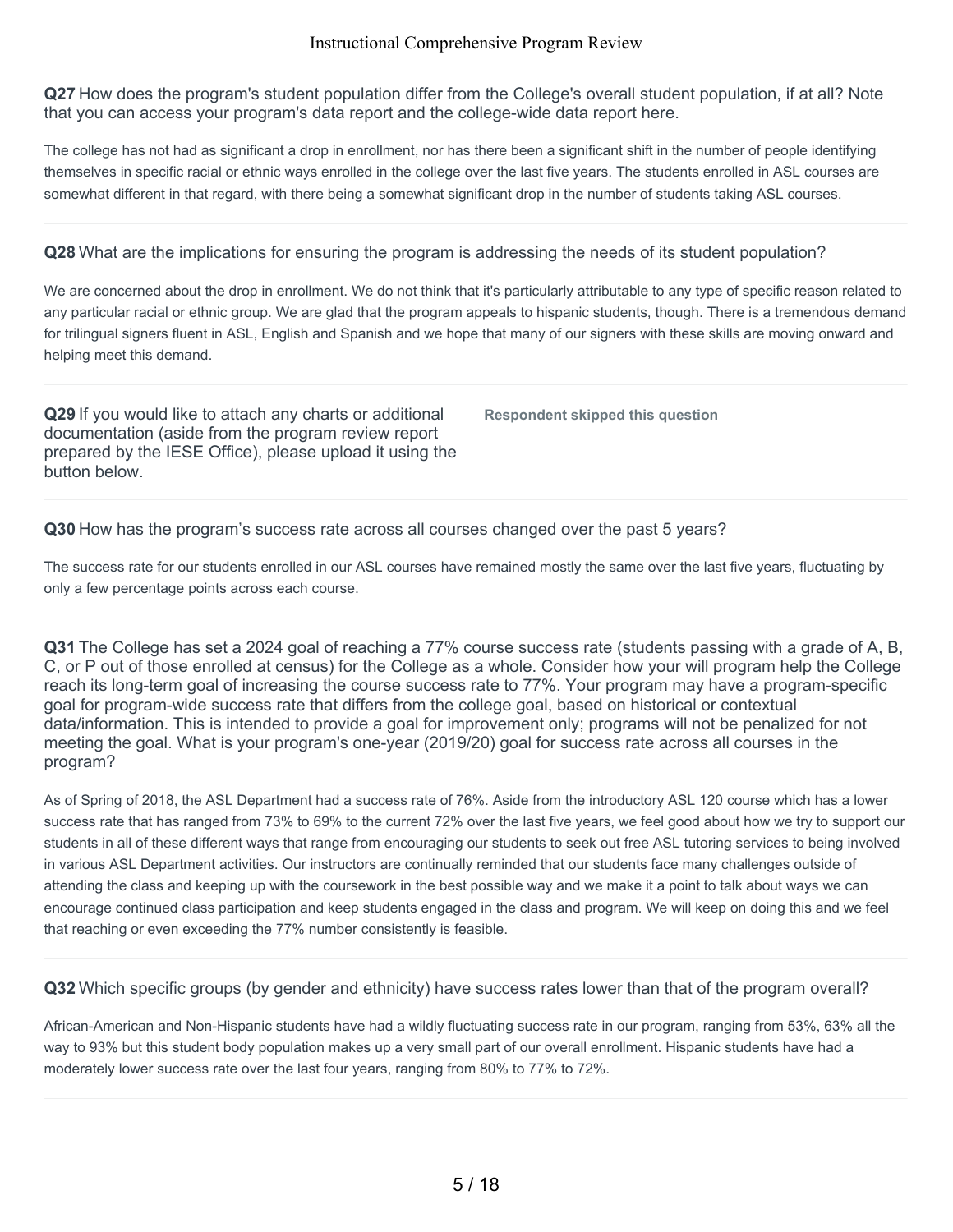**Q33** What program (or institutional) factors may be contributing to these lower rates of success for these groups of students?

It's difficult to say from those wide ranging numbers. It's very important for us to use culturally respectful approaches and value all of our students and the experiences they're familiar and comfortable with.

**Q34** What specific steps will the program take to address these equity gaps in the 2019/20 academic year?

The ASL Department will continue to have discussions about whether we're doing enough to retain and support each student. We will continue to look at whether we may be imposing some barriers towards success for certain student groups through our teaching practices, course material requirements and how we interact with and support our students that may be carrying significant responsibilities in addition to their Cuyamaca College studies and courses.

**Q35** How do these activities inform the long-term program goals that you are setting in this comprehensive program review?

It tells us that it's going to be a continual process of engaging in dialogue with our students and finding out why they may be having a difficult time with various aspects of the course and whether there's something we may be able to do as instructors to improve the learning and educational experience for these students as well as help them stay connected to and involved in each ASL course in the best way possible.

| Q36 If you would like to attach any charts or additional<br>documentation (aside from the program review report<br>prepared by the IESE Office), please upload it using the<br>button below. | Respondent skipped this question |
|----------------------------------------------------------------------------------------------------------------------------------------------------------------------------------------------|----------------------------------|
| Q37 Does your program offer any courses via distance<br>education (online)?                                                                                                                  | <b>Yes</b>                       |
| Page 6: Distance Education Course Success                                                                                                                                                    |                                  |
| Q38 Are there differences in success rates for distance<br>education (online) versus in-person sections?                                                                                     | Yes.                             |

**Q39** If there are differences in success rates for distance education (online) versus in-person classes, what will the program do to address these disparities?

It may be too soon to evaluate the difference in distance education courses compared to our in person classes. We offered our first online ASL course during the Summer of 2018, an ASL 120 course and subsequently offered two more sections of 120 online during the Fall semester of 2018 with a very favorable success rate. It does not seem as if there is a significant disparity or difference in success rates for both types of classes.

Page 7: Strengths, Challenges & External Influences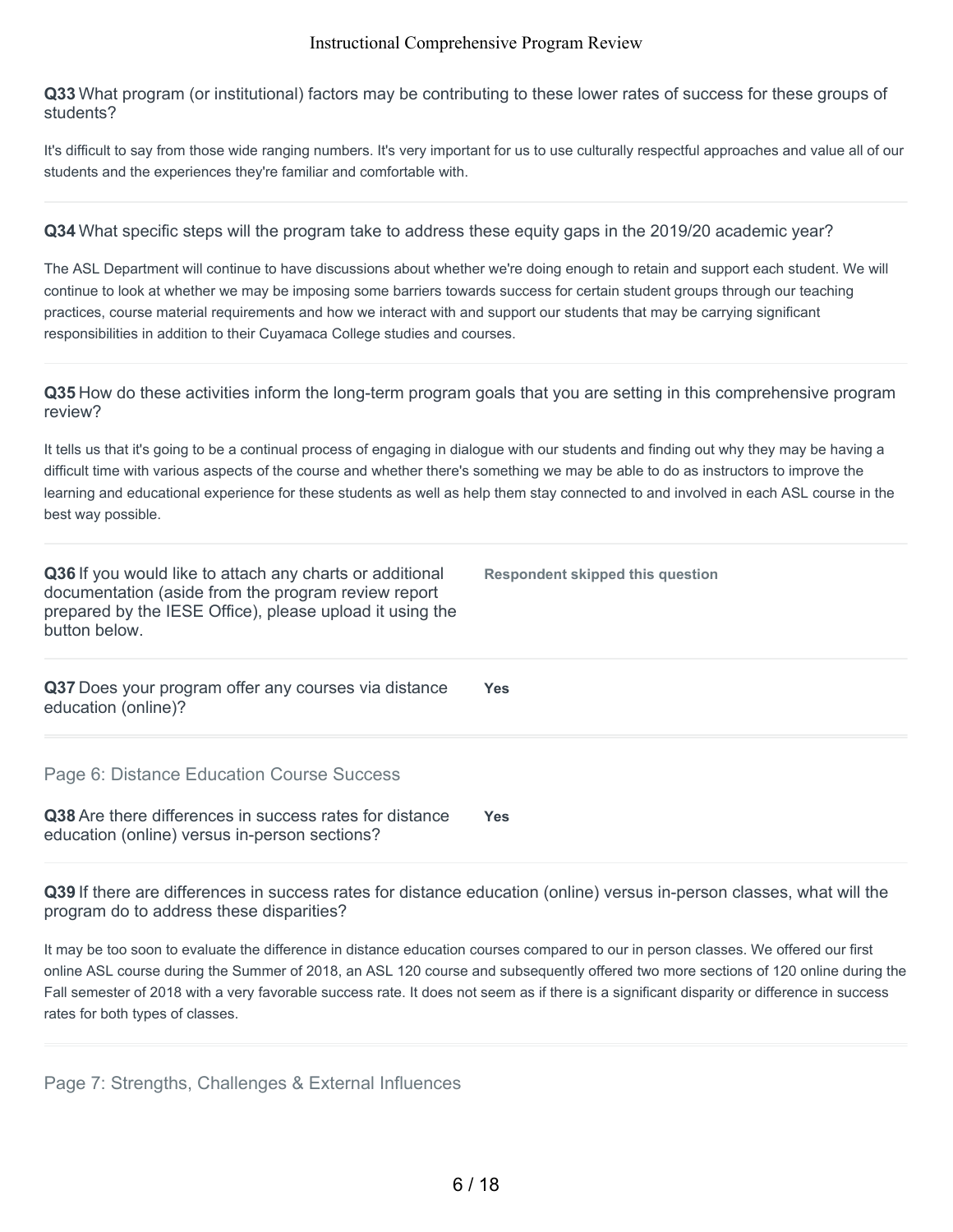### **Q40** Please describe your program's strengths.

The ASL Department and our instructional team is composed of mostly native signers that truly want to help their students learn ASL in the best possible way. Each instructor brings an unique skill set and signing style to the department. Our instructors are open to trying new teaching/instructional approaches and are great team players in terms of being willing to go to lengths to help out with out of the classroom activities such as ASL Club meetings and activities. Our instructors have tried to acquire new skills, whether that comes from taking college classes, attending trainings, or applying what they know about technology to create a great classroom experience.

### **Q41** Please describe your program's challenges.

At this time, there seems to be a few challenges. The ASL Department is not very visible on campus, by virtue of our department's location and that affects us somewhat in terms of recruiting new students and in generally being visible and seen by other students which often piques curiosities. We have tried to incorporate some interesting tech features into our classes, only to find that some of these approaches were more time consuming, rather than beneficial. We do not have any ASL Lab requirements that accompany our classes, one reason being is we lack both an appropriate space and the necessary items of technology to have an effective lab. It is a constant struggle to hire and secure qualified ASL instructors.

# **Q42** Please describe external influences that affect your program (both positively and negatively).

One significant external influence consists of the changing landscape of ASL classes. More and more ASL instruction is moving online, even though anecdotal evidence strongly suggests that many people continue to feel uncomfortable and unconvinced about the ability of students to learn ASL online as well as they would, were they enrolled in an in person class. Regardless, the rapid growth of online ASL classes has certainly impacted our program, as has San Diego State University's newfound interest in growing their ASL program. We may have lost a significant number of students in these ways. Declining enrollment means more cancelled ASL classes, more unhappy students, or more students unable to sign up for a different class just because it does not fit into their daily schedule, and it's a very real and definite concern at this time. There are things we certainly can do to counter our declining enrollment numbers, but whether we want to make a stronger push in the area of offering more online ASL classes is something that needs to be carefully considered for several different reasons.

Page 8: V. Previous Goals: Update (If Applicable)

| Q43 Would you like to provide an update for your<br>previous Goal(s)? | <b>Yes</b>                                 |
|-----------------------------------------------------------------------|--------------------------------------------|
| Page 9: Previous Goal 1                                               |                                            |
| <b>Q44 Previous Goal 1:</b>                                           |                                            |
| Use ipads in Classes                                                  |                                            |
| <b>Q45</b> Link to College Strategic Goal(s):                         | <b>Basic Skills</b><br><b>Acceleration</b> |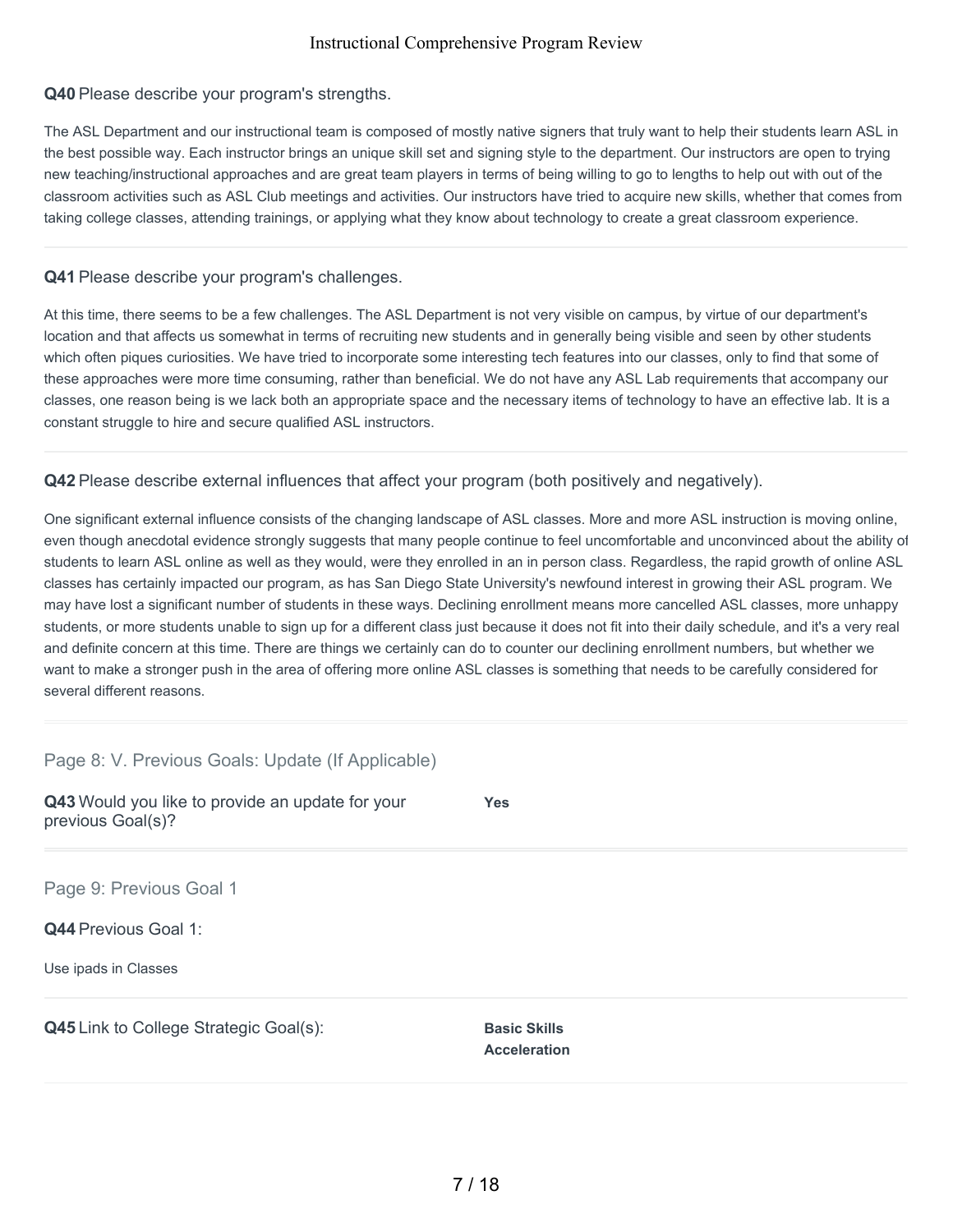**Q46** Goal Status **Not** 

# **Started**

Q47 How was the goal evaluated? If the goal is "in progress," how will it be evaluated?

We continue to have a small number of older ipads on loan. These ipads are not effective. We have had numerous issues with many of these ipads and as a result, none of our instructors have really used any of them for the last year and half. Using these ipads detract from what we try to accomplish in our classes with a limited amount of time, and the lack of an ample supply of ipads adds to the complexity of trying to include them in our class activities, and we've moved onto using other approaches that are more effective.

### **Q48** Please provide the rationale for this goal:

We would very much like to have thirty ipads for the ASL Department. We need to be able to quickly and efficiently connect to a variety of apps or use these ipads for different activities unencumbered by the myriad issues that surround the much older ipads we have on loan. We may at some point want to have an ASL Lab accompany some of our ASL courses. At this time, Cuyamaca does not seem to have an ideal space for this ASL lab, and we would be able to circumvent the need for this space by using ipads in our current ASL classrooms.

### **Q49** Please provide the goal action steps for the year (previously "Activities"):

We hope to acquire 30 ipads that we will be able to use in our ASL classes for a wide range of activities, and to help us quickly document assessment related data.

| Q50 Do you have another goal to update?                                                    | <b>Yes</b>                              |
|--------------------------------------------------------------------------------------------|-----------------------------------------|
| Page 10: Previous Goal 2                                                                   |                                         |
| <b>Q51 Previous Goal 2:</b>                                                                | <b>Respondent skipped this question</b> |
| <b>Q52</b> Link to College Strategic Goal(s):                                              | <b>Respondent skipped this question</b> |
| Q53 Goal Status                                                                            | <b>Respondent skipped this question</b> |
| Q54 How was the goal evaluated? If the goal is "in<br>progress," how will it be evaluated? | <b>Respondent skipped this question</b> |
| Q55 Please provide the rationale for this goal:                                            | <b>Respondent skipped this question</b> |
| Q56 Please provide the goal action steps for the year<br>(previously "Activities"):        | <b>Respondent skipped this question</b> |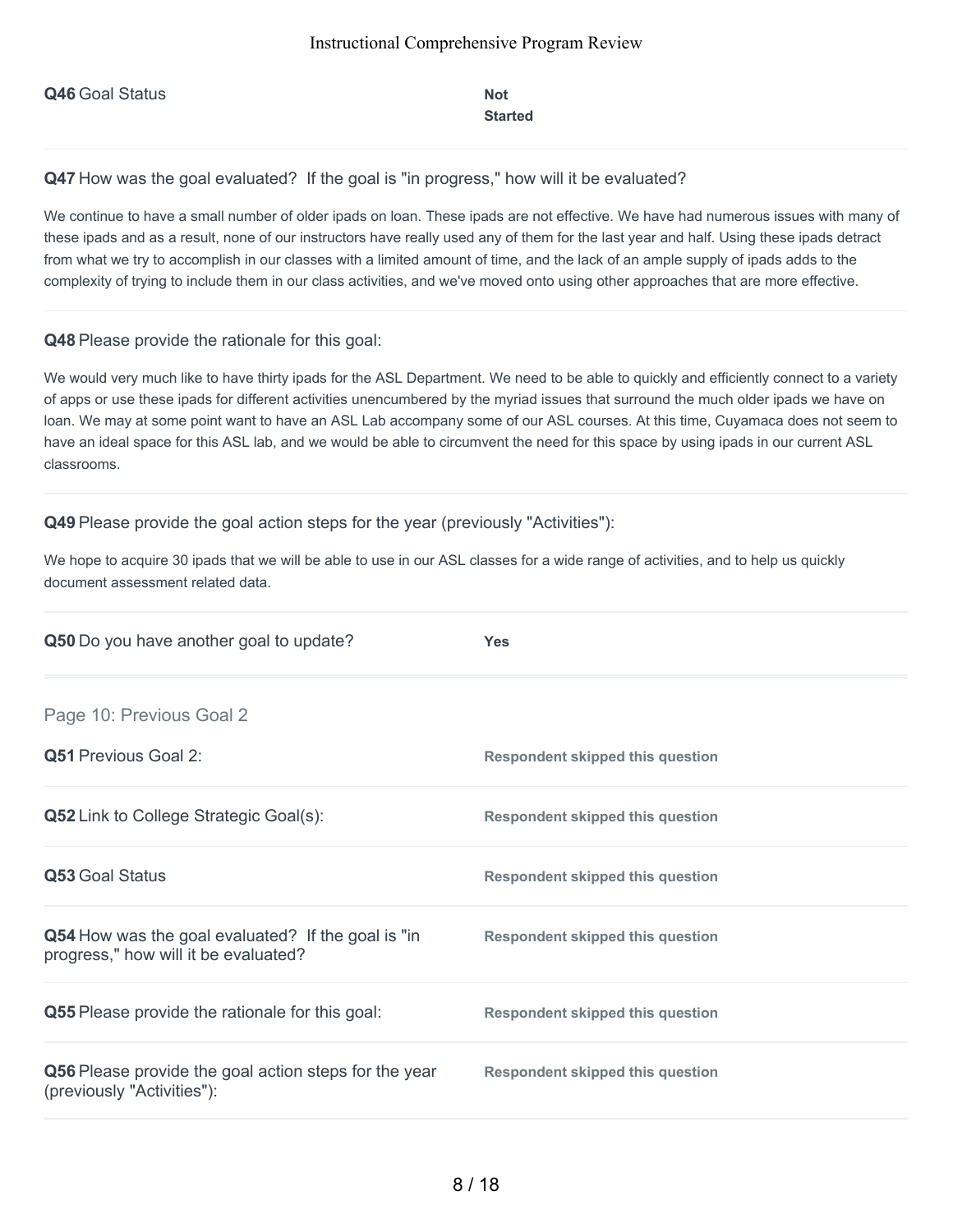| Q57 Do you have another goal to update?                                                    | <b>No</b>                               |
|--------------------------------------------------------------------------------------------|-----------------------------------------|
| Page 11: Previous Goal 3                                                                   |                                         |
| Q58 Previous Goal 3:                                                                       | <b>Respondent skipped this question</b> |
| Q59 Link to College Strategic Goal(s)                                                      | <b>Respondent skipped this question</b> |
| Q60 Goal Status                                                                            | <b>Respondent skipped this question</b> |
| Q61 How was the goal evaluated? If the goal is "in<br>progress," how will it be evaluated? | <b>Respondent skipped this question</b> |
| Q62 Please provide the rationale for this goal:                                            | <b>Respondent skipped this question</b> |
| Q63 Please provide the goal action steps for the year<br>(previously "Activities"):        | <b>Respondent skipped this question</b> |
| Q64 Do you have another goal to update?                                                    | <b>Respondent skipped this question</b> |
| Page 12: Previous Goal 4                                                                   |                                         |
| Q65 Previous Goal 4:                                                                       | <b>Respondent skipped this question</b> |
| Q66 Link to College Strategic Goal(s)                                                      | <b>Respondent skipped this question</b> |
| Q67 Goal Status                                                                            | <b>Respondent skipped this question</b> |
| Q68 How was the goal evaluated? If the goal is "in<br>progress," how will it be evaluated? | <b>Respondent skipped this question</b> |
| Q69 Please provide the rationale for this goal:                                            | <b>Respondent skipped this question</b> |
| Q70 Please provide the goal action steps for the year<br>(previously "Activities"):        | <b>Respondent skipped this question</b> |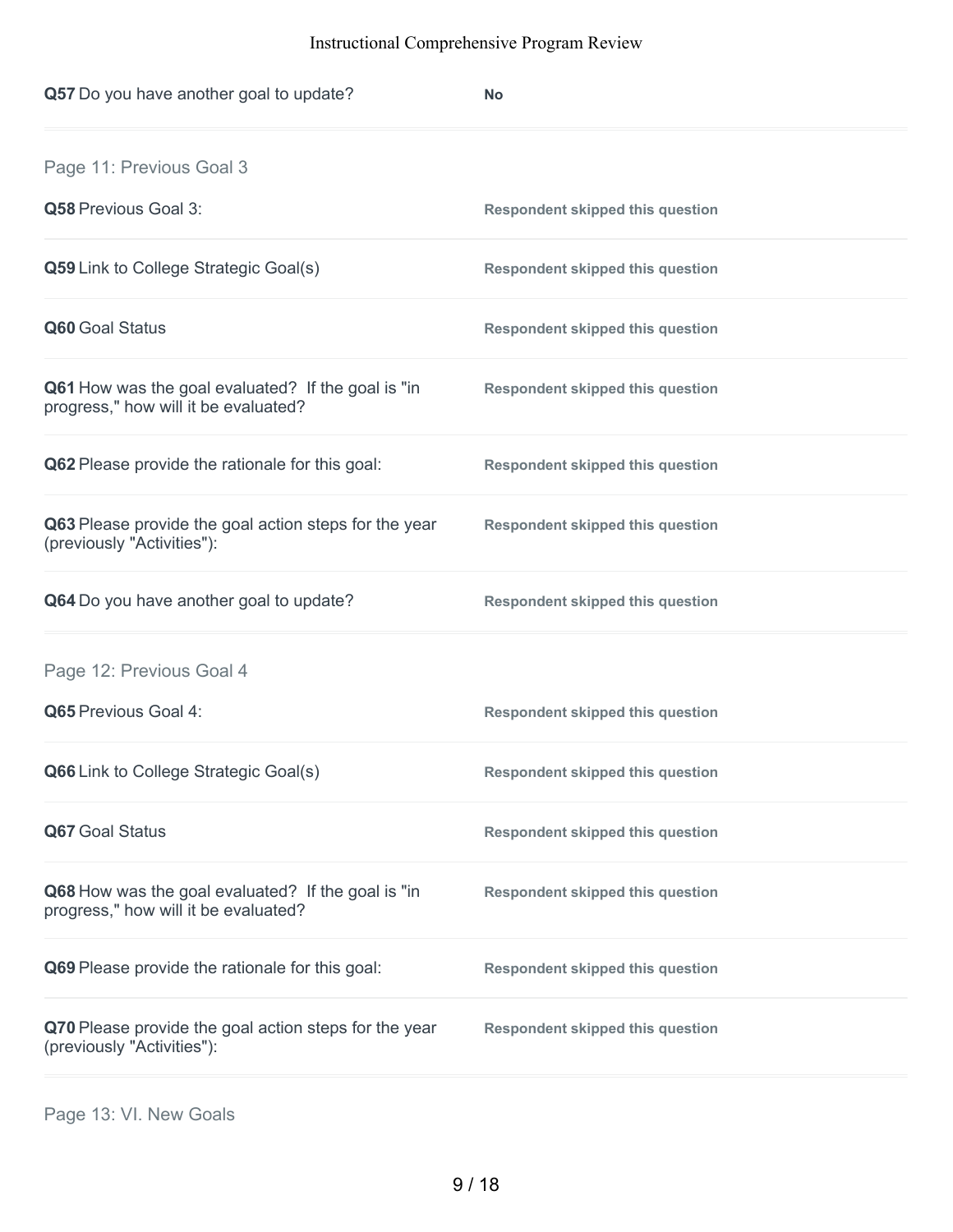| Q71 Would you like to submit any new goal(s)? | <b>Yes</b>                   |
|-----------------------------------------------|------------------------------|
| Page 14: New Goal 1                           |                              |
| Q72 New Goal 1:                               |                              |
| Possible Relocation of Some ASL Classes       |                              |
| Q73 Link to College Strategic Goal            | <b>Organizational Health</b> |

**Q74** Please provide the rationale for this goal:

The ASL Department is located in the SE corner of the college, some might even say buried, literally and metaphorically, but the fact is that very little foot traffic passes through the department or circulates around our classes. One thing that also compounds the issue of recruiting new students to our ASL classes is that the foot traffic that circulates around the ASL Department is composed largely of ESL students. These students are already studying a new language, and learning yet another language on top of English may be the last thing these students have on their mind. Looking at the foot traffic in the afternoon, most of this traffic seems to circulate around the Student Center Building and pass around the H and F building corridors. Relocating a small number of our ASL classes to one of the classrooms behind the F building may help enhance our visibility.

**Q75** Please provide the goal action steps for the year (previously "Activities"):

Discuss the possible relocation of some of our ASL classes with the administration.

# **Q76** How will the goal be evaluated?

Anecdotal evidence and student enrollment numbers over at least two semesters would seem to indicate whether this move was positive for the ASL Department.

**Q77** Do you have another new goal? **Yes**

Page 15: New Goal 2

**Q78** New Goal 2:

Increased Recruitment of ASL Instructors That are Online Savvy

**Q79** Link to College Strategic Goal **Student Validation** and

**Engagement**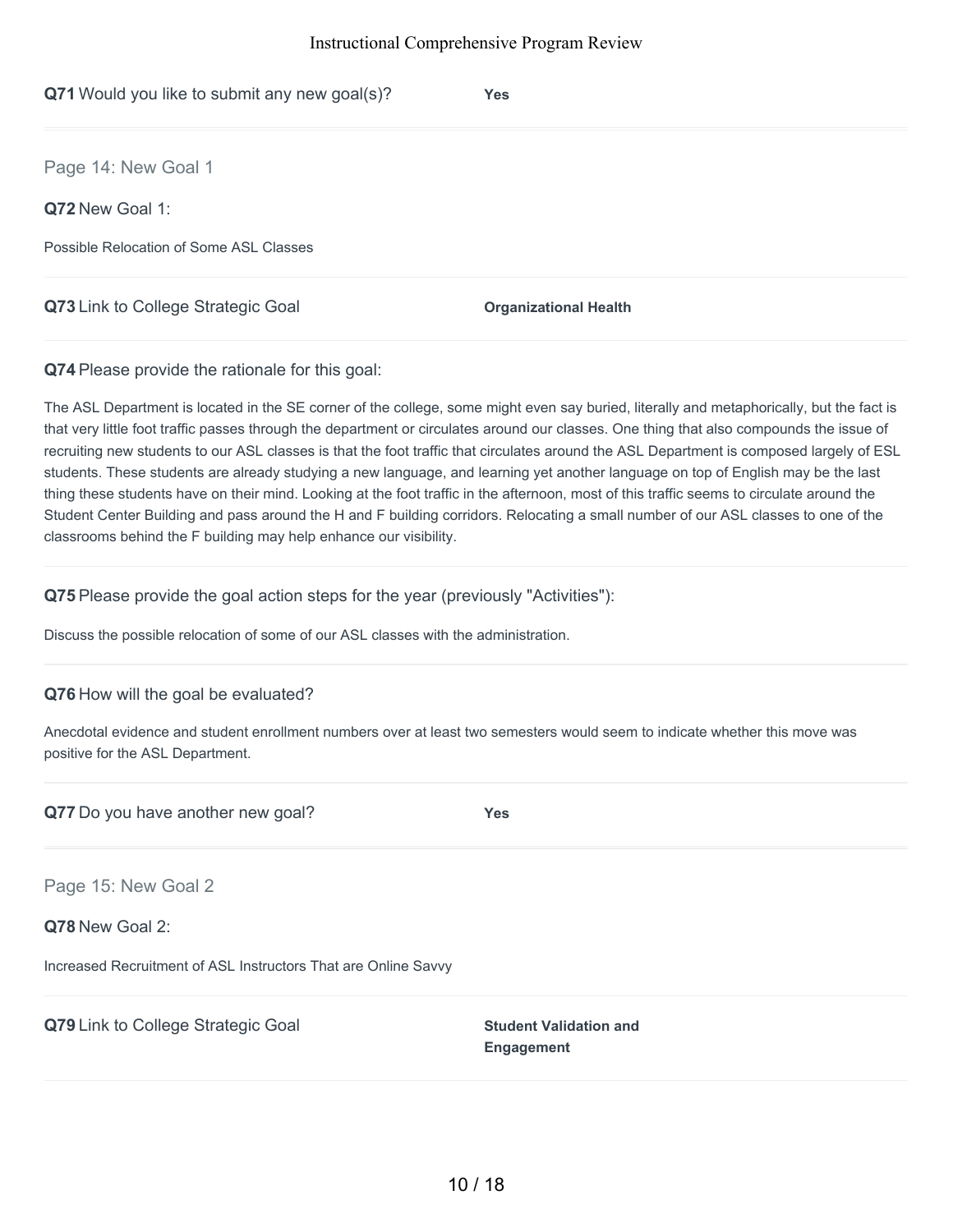### **Q80** Please provide the rationale for this goal:

Students are increasingly flocking to online classes. This may not be the most ideal model for ASL instruction, but as the old saying goes, you can swim against the tide for only so long. The sparse number of online ASL courses we have offered have filled up immediately, in contrast to our in person ASL classes which have typically filled up slowly or not at all. We need more instructors comfortable and skilled in teaching online, or willing to pursue training that will allow them to develop the necessary skills to teach online.

# **Q81** Please provide the goal action steps for the year (previously "Activities"):

Continued recruitment of ASL Instructors that are willing and able to teach online ASL courses and possess the skills to work independently on their classes.

### **Q82** How will the goal be evaluated?

This goal will be evaluated through the successful procurement of instructors that are assigned an online class; successful Canvas course designs and positive student evaluations and skills assessment outcomes.

| Q83 Do you have another new goal?                                                   | <b>No</b>                               |
|-------------------------------------------------------------------------------------|-----------------------------------------|
| Page 16: New Goal 3                                                                 |                                         |
| Q84 New Goal 3:                                                                     | <b>Respondent skipped this question</b> |
| Q85 Link to College Strategic Goal                                                  | <b>Respondent skipped this question</b> |
| Q86 Please provide the rationale for this goal:                                     | <b>Respondent skipped this question</b> |
| Q87 Please provide the goal action steps for the year<br>(previously "Activities"): | <b>Respondent skipped this question</b> |
| Q88 How will the goal be evaluated?                                                 | <b>Respondent skipped this question</b> |
| Q89 Do you have another new goal?                                                   | <b>No</b>                               |
| Page 17: New Goal 4                                                                 |                                         |
| Q90 New Goal 4:                                                                     | <b>Respondent skipped this question</b> |
| Q91 Link to College Strategic Goal                                                  | <b>Respondent skipped this question</b> |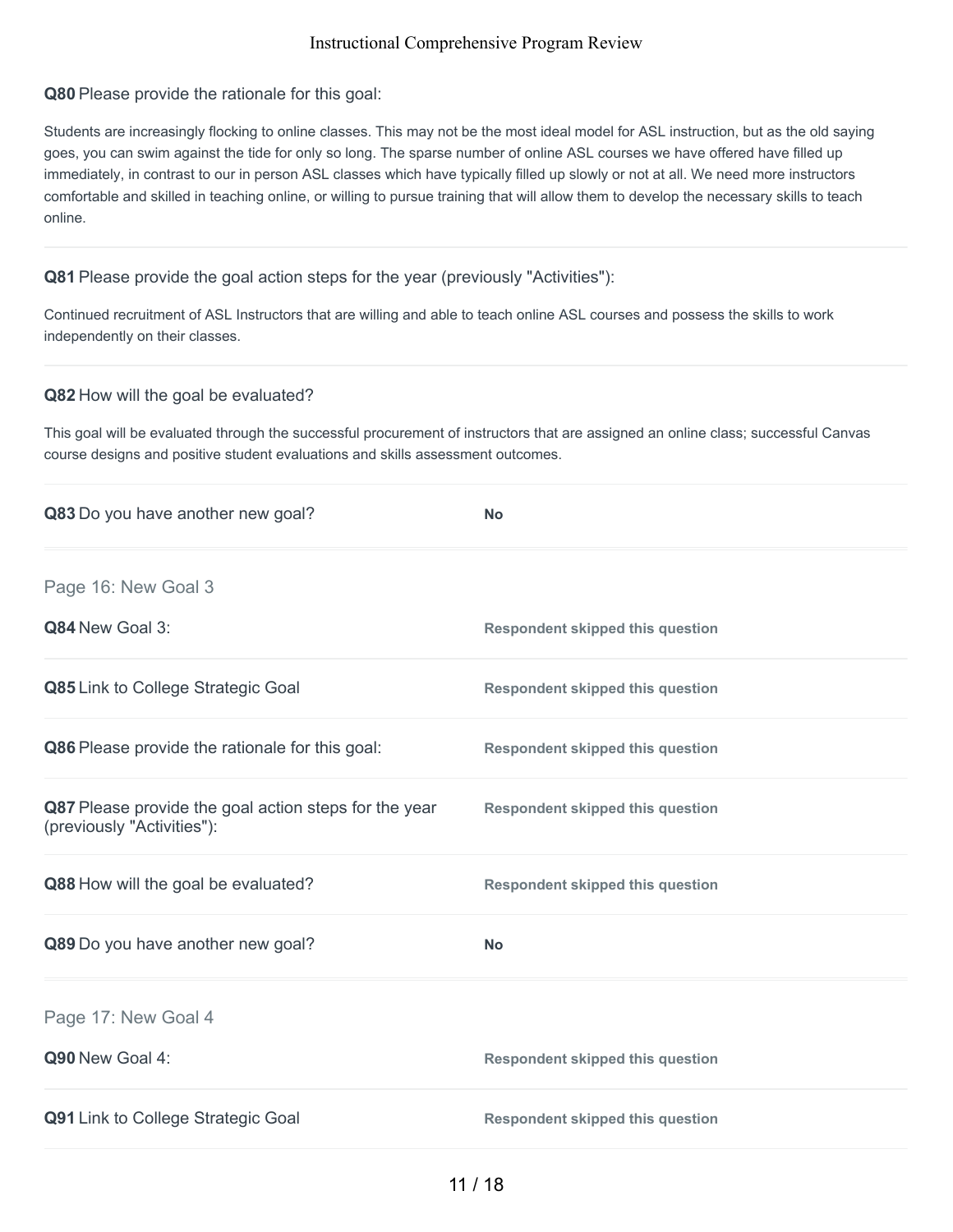| Q92 Please provide the rationale for this goal:                                                                                                                                                                                                                                                                                                                                                                             | <b>Respondent skipped this question</b> |
|-----------------------------------------------------------------------------------------------------------------------------------------------------------------------------------------------------------------------------------------------------------------------------------------------------------------------------------------------------------------------------------------------------------------------------|-----------------------------------------|
| Q93 Please provide the goal action steps for the year<br>(previously "Activities"):                                                                                                                                                                                                                                                                                                                                         | <b>Respondent skipped this question</b> |
| Q94 How will the goal be evaluated?                                                                                                                                                                                                                                                                                                                                                                                         | <b>Respondent skipped this question</b> |
| Q95 Do you have another new goal?                                                                                                                                                                                                                                                                                                                                                                                           | <b>No</b>                               |
| Page 18: Resources Needed to Fully Achieve Goal(s)                                                                                                                                                                                                                                                                                                                                                                          |                                         |
| Q96 Is the program requesting resources this year to<br>achieve this goal?                                                                                                                                                                                                                                                                                                                                                  | <b>Yes</b>                              |
| Page 19: VII. Faculty Resource Needs                                                                                                                                                                                                                                                                                                                                                                                        |                                         |
| Q97 Are you requesting one or more faculty positions to<br>achieve this goal?                                                                                                                                                                                                                                                                                                                                               | <b>No</b>                               |
| Page 20: Faculty Position Request(s)<br>Q98 Please remember to complete the Faculty Position<br>Request Form (accessible here, under Staffing Request<br>Information) for this position that you are requesting and<br>upload it using the button below. The Faculty Position<br>Request Form (In Word) can be located here (under<br>Staffing Request Information). Brief Description of the<br><b>Position Requested:</b> | <b>Respondent skipped this question</b> |
| Q99 Faculty Position Request 1 - Related Program<br>Goal(s):                                                                                                                                                                                                                                                                                                                                                                | <b>Respondent skipped this question</b> |
| Q100 Faculty Position Request Upload 1: Please upload<br>the completed faculty request form using the button<br>below. You can access the Word version of the Faculty<br>Position Request Form here (under Staffing Request<br>Information).                                                                                                                                                                                | <b>Respondent skipped this question</b> |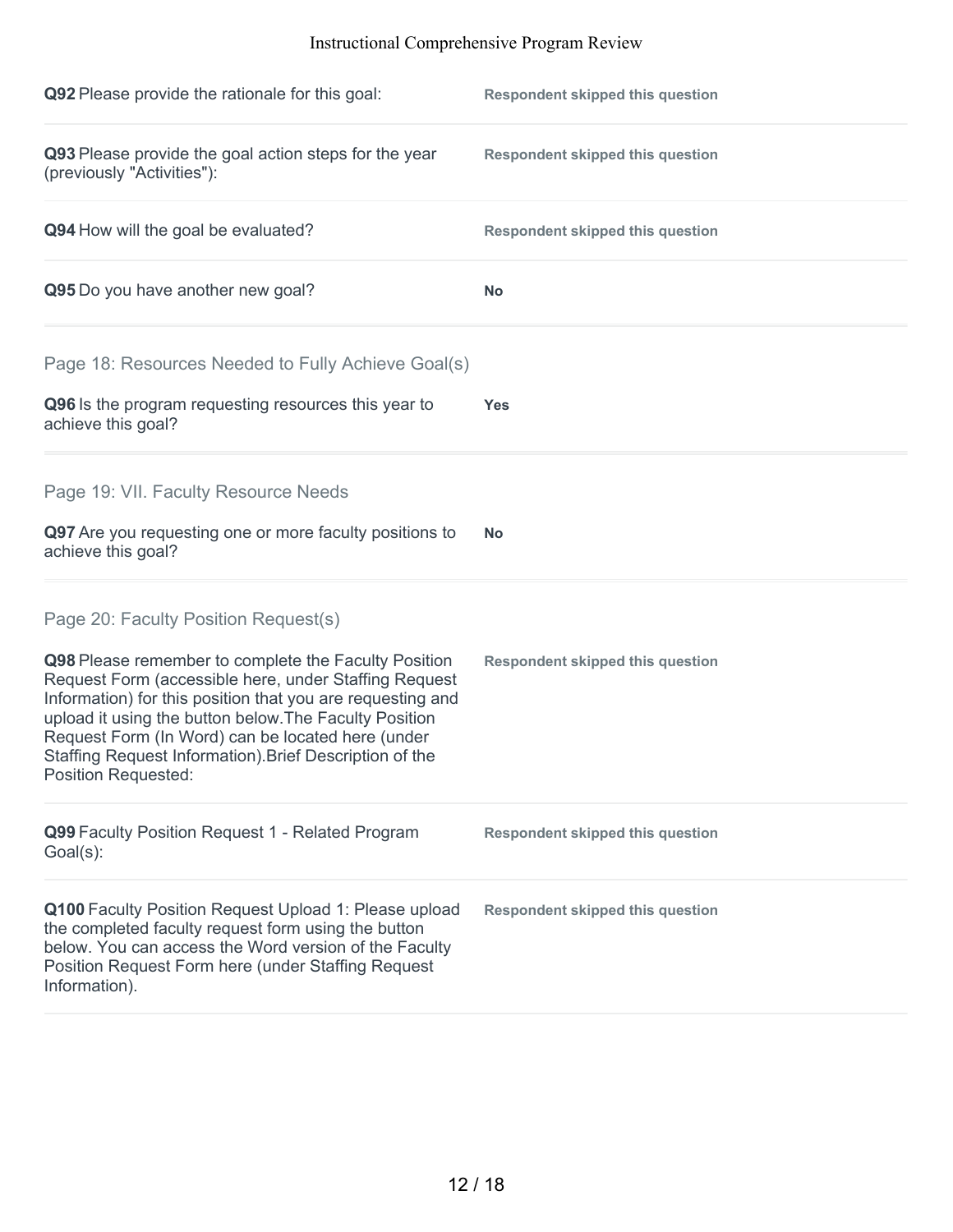| Q101 Faculty Position Request 2 (if applicable): Please<br>remember to complete the Faculty Position Request<br>Form (accessible here, under Staffing Request<br>Information) for this position that you are requesting and<br>upload it using the button below. The Faculty Position<br>Request Form (In Word) can be located here (under<br>Staffing Request Information). Brief Description of<br>Position Requested: | <b>Respondent skipped this question</b> |
|--------------------------------------------------------------------------------------------------------------------------------------------------------------------------------------------------------------------------------------------------------------------------------------------------------------------------------------------------------------------------------------------------------------------------|-----------------------------------------|
| Q102 Faculty Position Request 2 - Related Program<br>$Goal(s)$ :                                                                                                                                                                                                                                                                                                                                                         | <b>Respondent skipped this question</b> |
| Q103 Faculty Position Request Upload 2: Please upload<br>the completed faculty request form button below. You<br>can access the Word version of the Faculty Position<br>Request Form here (under Staffing Request<br>Information).                                                                                                                                                                                       | <b>Respondent skipped this question</b> |
| Page 21: VIII. Classified Staff Resource Needs                                                                                                                                                                                                                                                                                                                                                                           |                                         |
| Q104 Are you requesting one or more classified positions<br>to achieve this goal?                                                                                                                                                                                                                                                                                                                                        | <b>No</b>                               |
| Page 22: Classified Staff Position Request(s)                                                                                                                                                                                                                                                                                                                                                                            |                                         |
|                                                                                                                                                                                                                                                                                                                                                                                                                          |                                         |
| Q105 Classified Staff Position Request 1: Please<br>remember to complete the Classified Staff Position<br>Request Form (accessible here, under Staffing Request<br>Information) for this position you are requesting. Brief<br>Description of Position Requested:                                                                                                                                                        | <b>Respondent skipped this question</b> |
| Q106 Classified Staff Position 1 Related Program<br>Goal(s):                                                                                                                                                                                                                                                                                                                                                             | <b>Respondent skipped this question</b> |
| <b>Q107</b> Classified Staff Position Request Upload 1: Please<br>upload a completed Classified Position Request Form<br>using the button below. You can access the Word<br>version of the Classified Position Request Form<br>here (under Staffing Request Information).                                                                                                                                                | <b>Respondent skipped this question</b> |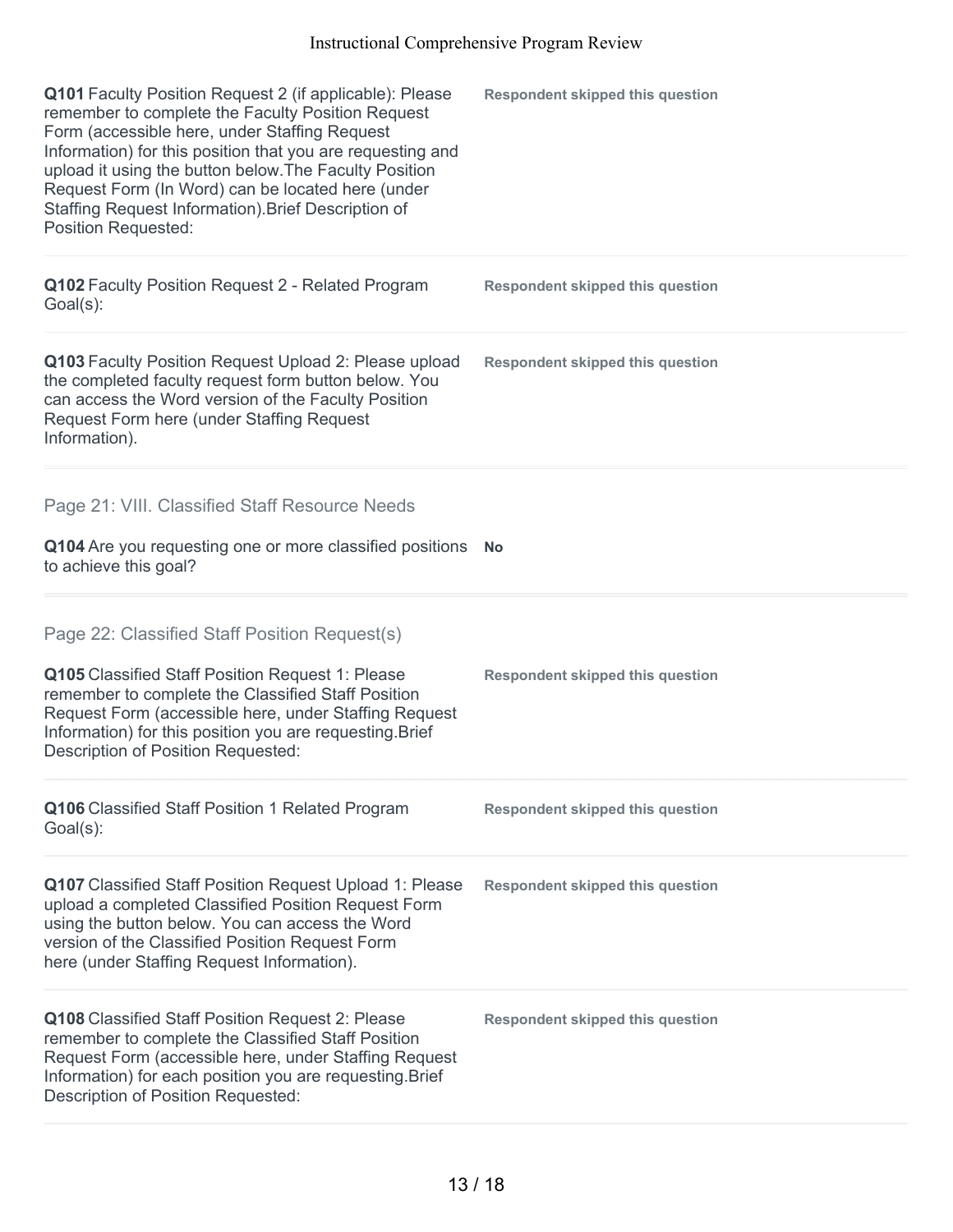| Q109 Classified Staff Position 2 Related Program<br>Goal(s):                                                                                                                                                                                                              | <b>Respondent skipped this question</b> |
|---------------------------------------------------------------------------------------------------------------------------------------------------------------------------------------------------------------------------------------------------------------------------|-----------------------------------------|
| <b>Q110</b> Classified Staff Position Request Upload 2: Please<br>upload a completed Classified Position Request Form<br>using the button below. You can access the Word<br>version of the Classified Position Request Form<br>here (under Staffing Request Information). | <b>Respondent skipped this question</b> |
| Page 23: IX. Technology Resource Needs<br>Q111 Are you requesting technology resources to<br>achieve this goal?                                                                                                                                                           | Yes.                                    |

## Page 24: Technology Request(s)

**Q112** Technology Request 1: Please remember to complete a Technology Request Form for each request. You can access the online Technology Request Form here: Technology Request Form.

| Description:                        | <b>ASL Department ipad Quote</b>                                                            |
|-------------------------------------|---------------------------------------------------------------------------------------------|
| One time or On-going                | One time                                                                                    |
| Amount Requested \$                 | \$12,670.72                                                                                 |
| <b>Related Program Review Goal:</b> | Ensure we have access to necessary visual<br>technologies to teach our classes effectively. |

**Q113** Technology Request 2: Please remember to complete a Technology Request Form for each request. You can access the online Technology Request Form here: Technology Request Form.

| Description:                        | <b>Office ipad Request</b>                                                                                                                                                                    |
|-------------------------------------|-----------------------------------------------------------------------------------------------------------------------------------------------------------------------------------------------|
| One time or On-going                | One time                                                                                                                                                                                      |
| Amount Requested \$                 | \$2037.85                                                                                                                                                                                     |
| <b>Related Program Review Goal:</b> | My office mac is almost obsolete. I cannot create<br>presentations using some of the newer programs out<br>there since my mac cannot continue to be updated with<br>the newest OS any longer. |

Page 25: X. Perkins and Strong Workforce Resource Needs

| Q114 Are you requesting Perkins and/or Strong | <b>No</b> |  |
|-----------------------------------------------|-----------|--|
| Workforce resources to achieve this goal?     |           |  |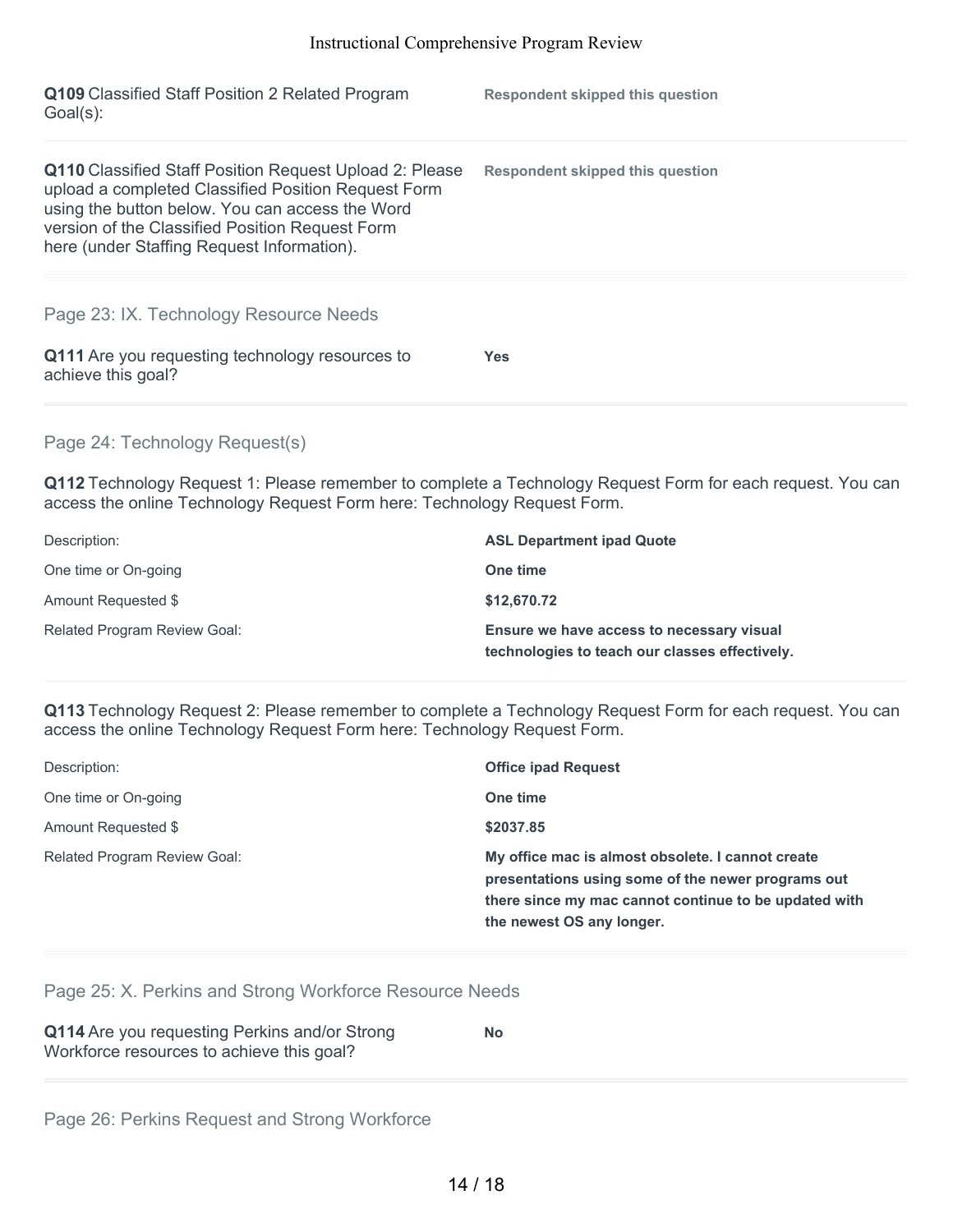| <b>Q115</b> Perkins Request and Strong Workforce 1: Please<br>remember to complete the Perkins Request Form and<br>submit it via the annual Perkins/Strong Workforce<br>request process/cycle.                                   | <b>Respondent skipped this question</b> |
|----------------------------------------------------------------------------------------------------------------------------------------------------------------------------------------------------------------------------------|-----------------------------------------|
| Q116 Perkins Request and Strong Workforce 2: Please<br>remember to complete the Perkins Request Form and<br>submit it via the annual Perkins/Strong Workforce<br>request process/cycle.                                          | <b>Respondent skipped this question</b> |
| Page 27: XI. Supplies/Equipment Resource Needs<br>Q117 Are you requesting supplies and/or equipment<br>resources to achieve this goal?                                                                                           | <b>No</b>                               |
| Page 28: Supplies/Equipment Request(s)<br>Q118 Supplies/Equipment Request 1: In the boxes below<br>please provide information on your request.<br>Supplies/Equipment requests will be considered on a<br>one-time funding basis. | <b>Respondent skipped this question</b> |
| Q119 Supplies/Equipment Documentation 1: Please<br>upload any supplies/equipment quotes or additional<br>documentation for this request.                                                                                         | <b>Respondent skipped this question</b> |
| Q120 Supplies/Equipment Request 2: In the boxes below<br>please provide information on your request.<br>Supplies/Equipment requests will be considered on a<br>one-time funding basis.                                           | <b>Respondent skipped this question</b> |
| Q121 Supplies/Equipment Documentation 2: Please<br>upload any supplies/equipment quotes or additional<br>documentation for this request.                                                                                         | <b>Respondent skipped this question</b> |
| Page 29: XII. Facilities Resource Needs<br>Q122 Are you requesting facilities resources to achieve<br>this goal?                                                                                                                 | <b>No</b>                               |
|                                                                                                                                                                                                                                  |                                         |

Page 30: Facilities Request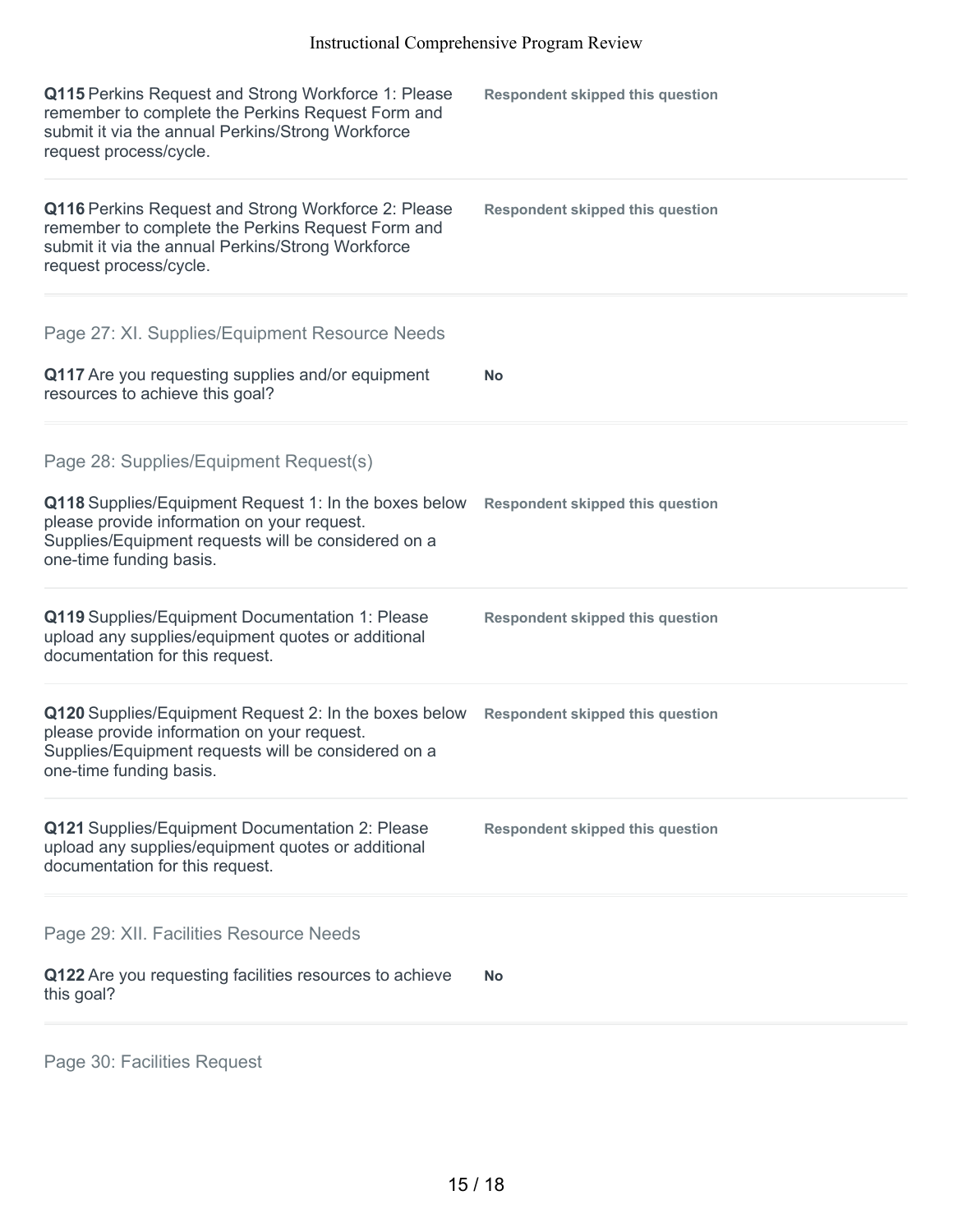| Q123 Facilities Request 1: Please provide the<br>information below and remember to complete the online<br>Facilities Request Form, accessible here: Facilities<br><b>Request Form</b>  | <b>Respondent skipped this question</b> |
|----------------------------------------------------------------------------------------------------------------------------------------------------------------------------------------|-----------------------------------------|
| Q124 Facilities Request 2: Please provide the<br>information below and remember to complete the online<br>Facilities Request Form, accessible here: Facilities<br><b>Request Form</b>  | <b>Respondent skipped this question</b> |
| Page 31: XIII. Professional Development Resource Needs                                                                                                                                 |                                         |
| Q125 Are you requesting professional<br>development resources to achieve this goal?                                                                                                    | <b>No</b>                               |
| Page 32: Professional Development Request                                                                                                                                              |                                         |
| Q126 Professional Development Request 1: Please<br>provide the information identified below and follow the<br>process for requesting professional development funds,<br>outlined here. | <b>Respondent skipped this question</b> |
| Q127 Professional Development Request 2: Please<br>provide the information identified below and follow the<br>process for requesting professional development funds,<br>outlined here. | <b>Respondent skipped this question</b> |
| Page 33: XIV. Other Resource Needs                                                                                                                                                     |                                         |
| Q128 Are you requesting any other resources to achieve<br>this goal?                                                                                                                   | No.                                     |
| Page 34: Other Resource Request                                                                                                                                                        |                                         |
| Q129 Other Resource Request 1: Other<br>resource requests will be considered on a one-time<br>funding basis. Please fill in the information below.                                     | <b>Respondent skipped this question</b> |
| Q130 Other Resource Request 2: Other resource<br>requests will be considered on a one-time funding basis.<br>Please fill in the information below.                                     | <b>Respondent skipped this question</b> |
|                                                                                                                                                                                        |                                         |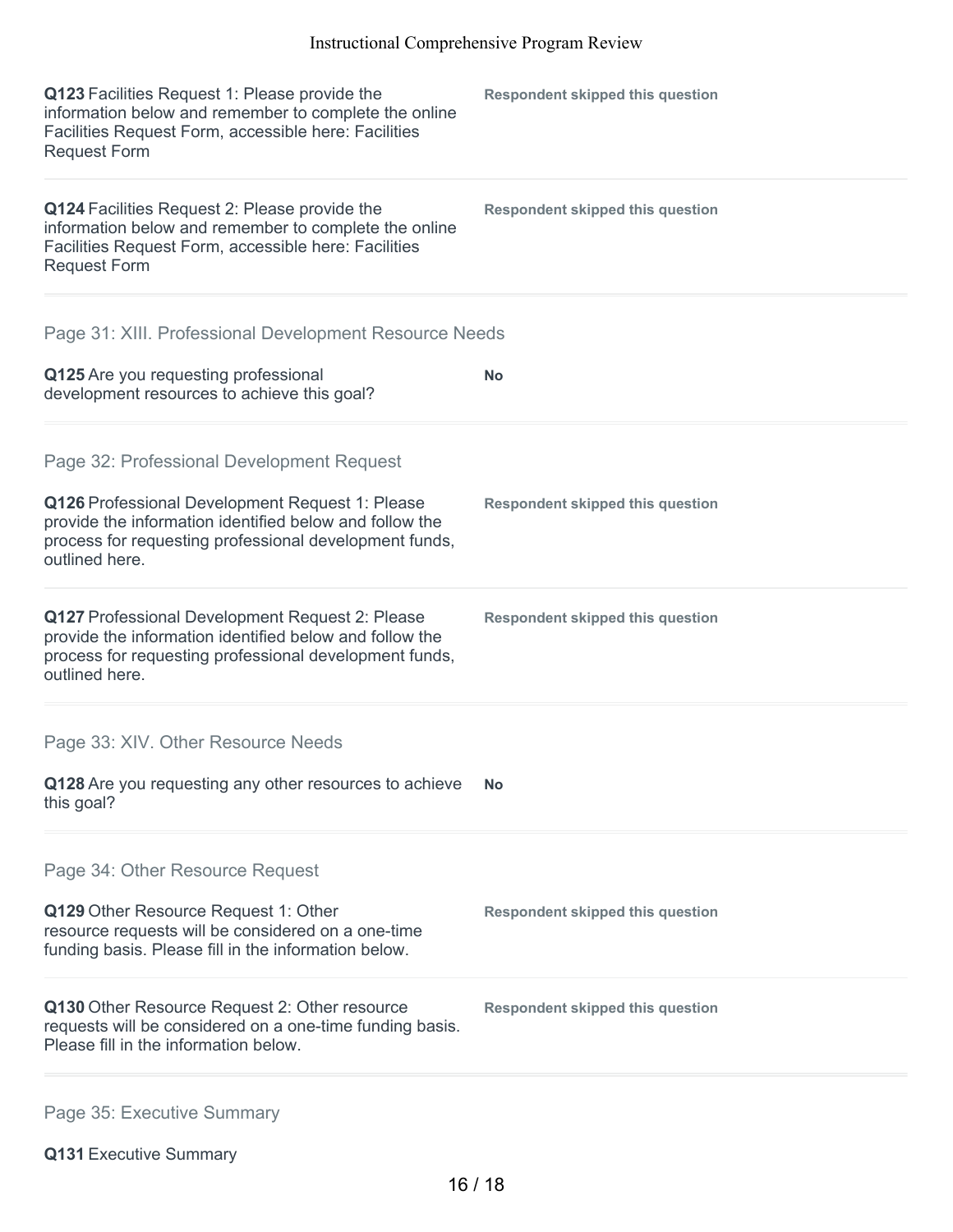The ASL program continues to work towards positioning our students for success in all sign language related endeavors. We continue to have a high number of students very interested in earning an AA or certificate in ASL. Many of these students have indicated a desire to continue their ASL studies in a variety of ways that may range from transferring to a four year college to studying ASL interpretation at one of the area community colleges, or volunteering with one of the area organizations that work with or serve deaf people. And we continue to have many students that come to us because they have a deaf family member or grew up with a deaf friend and wanted to continue working on their ASL skills.

One of the greatest aspects of our program is our instructors and how willing they are to help support the things we try to do within the ASL program with our students that engender success and a commitment towards learning signs. The majority of our instructors have been happy to contribute good amounts of time outside of class to help with these efforts. Our instructors all try to create the best classes they can and everyone has been great about sharing their ideas and suggestions with the others in the ASL Department.

At the same time, it is a constant challenge securing these types of instructors, people who are either knowledgeable and fluent in ASL and pedagogical practices or have experience teaching and can easily use prior teaching experiences on top of their ASL skills to be an effective teacher. Not only that, with the surge in students flocking to online courses, this creates the need for an unique skill set that many people may not have, or want to develop. Online teaching is not for everyone, in fact, it is somewhat controversial in the field of ASL instruction. There are a significant number of people in the field who feel that it's not possible for new signers to learn many of these complex skills online. There are so many subtle shifts and behavioral mannerisms or indications that can change the entire meaning of a conceptual communication, and it is easy to understand how difficult it is to demonstrate, rehearse and assess these important skills online -- most students already have a difficult enough time picking up these skills in a face to face class.

Another shift in the community that has impacted our program somewhat is San Diego State University's decision to begin investing significant resources into growing their ASL program. We used to have a large number of students from SDSU in our ASL classes. Now, it's somewhat surprising if we have more than one or two students from SDSU in any of our ASL classes each semester.

The most important way that our assessment results have influenced our program is that it has helped all of us continually look at the ways we create these assessment tools and implement them with our students. Through reviewing our assessment results, we were able to identify some interesting but perhaps not so clear ways our instructors were assessing our students. One example of this would be assignment outlines or guides that perhaps weren't quite effective in the way of listing the specific skills each student was expected to demonstrate, or stating how these skills would be evaluated. Through reviewing the assessment results our instructors handed in, we started having regular discussions about how to clearly explain our expectations for each assignment, by possibly using rubrics, for example and how to explain to our students what we expected to see demonstrated for each particular skill that would be assessed. This has helped the majority of our instructors, that are already wonderful signers and teachers, become better versed in some of the pedagogical processes.

As things stand right now for the ASL Department, there are several things we would like to work on. As mentioned, we are going to continue to explore the viability of expanding our online classes. Preserving the quality of instruction and the skills our students exit each class with is our first and foremost concern and we want to ensure that we can comfortably ensure each online class will be able to achieve that before listing or offering the class online.

Improving our visibility on campus is another pressing need. Our college students do not seem to stick around for many things, extracurricular activities and whatnot. In the past, we have had a number of ASL events here on campus, and the majority were sparsely attended. Our ASL students were asked to perform in these presentations, which is a very stressful and nervewracking undertaking for many students, and in some semesters we were able to gather enough students for the event to go on. In one or two other semesters, this did not happen, either because not enough students volunteered to perform, or because there were conflicts with larger deaf or aslcentered events happening in the community. So, we are open to all ideas. The ASL Department has reached out to some other departments to see if they would be interested in collaborating on events or projects, but it has been somewhat difficult lining up an event that would increase exposure and benefit both our departments and students. Nonetheless, we will continue to work on increasing our exposure on campus and in the community.

Last, we still need to have ipads on hand, at least one for each student in all of our classes. This will help us in so many different ways,